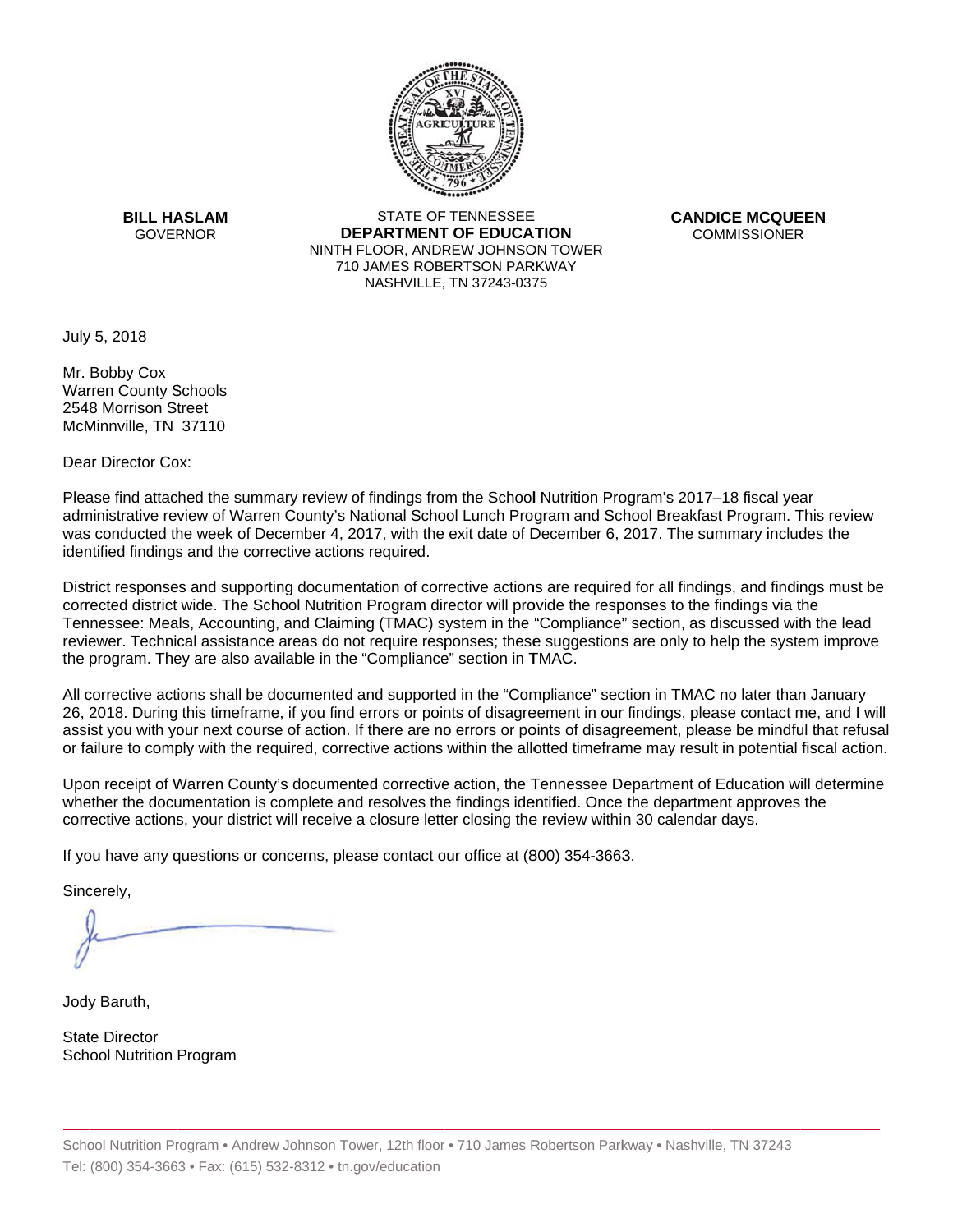

#### **Warren County (890)**

**Review ID: 866**

#### **Exit Conference Date: 12/6/2017**

Review Year: 2018

Month of Review:

Lead Reviewer: Leslea Colquitt

|      | <b>Findings</b> |                            |                                   |
|------|-----------------|----------------------------|-----------------------------------|
| Area |                 | <b>Finding Description</b> | <b>Required Corrective Action</b> |

## **SFA - Level Findings**

| Resource Mgt<br>Comprehensive<br>Review | V-RMCRF The SFA was not in<br>compliance with the<br>revenue from<br>nonprogram<br>foods requirement. It did                                                                                                         | Re-evaluate the pricing of<br>foods sold a la carte to<br>determine how to make the<br>revenue ratio more than the<br>food cost ration. Upload |
|-----------------------------------------|----------------------------------------------------------------------------------------------------------------------------------------------------------------------------------------------------------------------|------------------------------------------------------------------------------------------------------------------------------------------------|
|                                         | not take steps to<br>sufficiently increase its<br>nonprogram food prices,<br>add sufficient funds to its<br>nonprofit food service<br>account, and/or take<br>other actions to<br>adequately resolve the<br>problem. | documentation to<br>demonstrate compliance.                                                                                                    |

## **Site - Level Findings: Morrison Elementary (0050)**

| 1400 - Food<br>Safety | $V-1400$ | Canned food items were<br>not stored 6-8 inches off<br>the floor as written in<br>closed as written in food<br>safety plan. | Adhere to food safety plan as<br>it pertains to the storage of<br>canned foods, which is 6-8<br>food safety plan. Door to linches off the floor and keep<br>chemical storage was not door closed where chemicals<br>are stored. Upload proof of<br>canned foods being stored<br>according to food safety plan<br>and proof that the door to the |
|-----------------------|----------|-----------------------------------------------------------------------------------------------------------------------------|-------------------------------------------------------------------------------------------------------------------------------------------------------------------------------------------------------------------------------------------------------------------------------------------------------------------------------------------------|
|                       |          |                                                                                                                             | chemical closet is closed when<br>no in use.                                                                                                                                                                                                                                                                                                    |

# Site - Level Findings: West Elementary (0085)